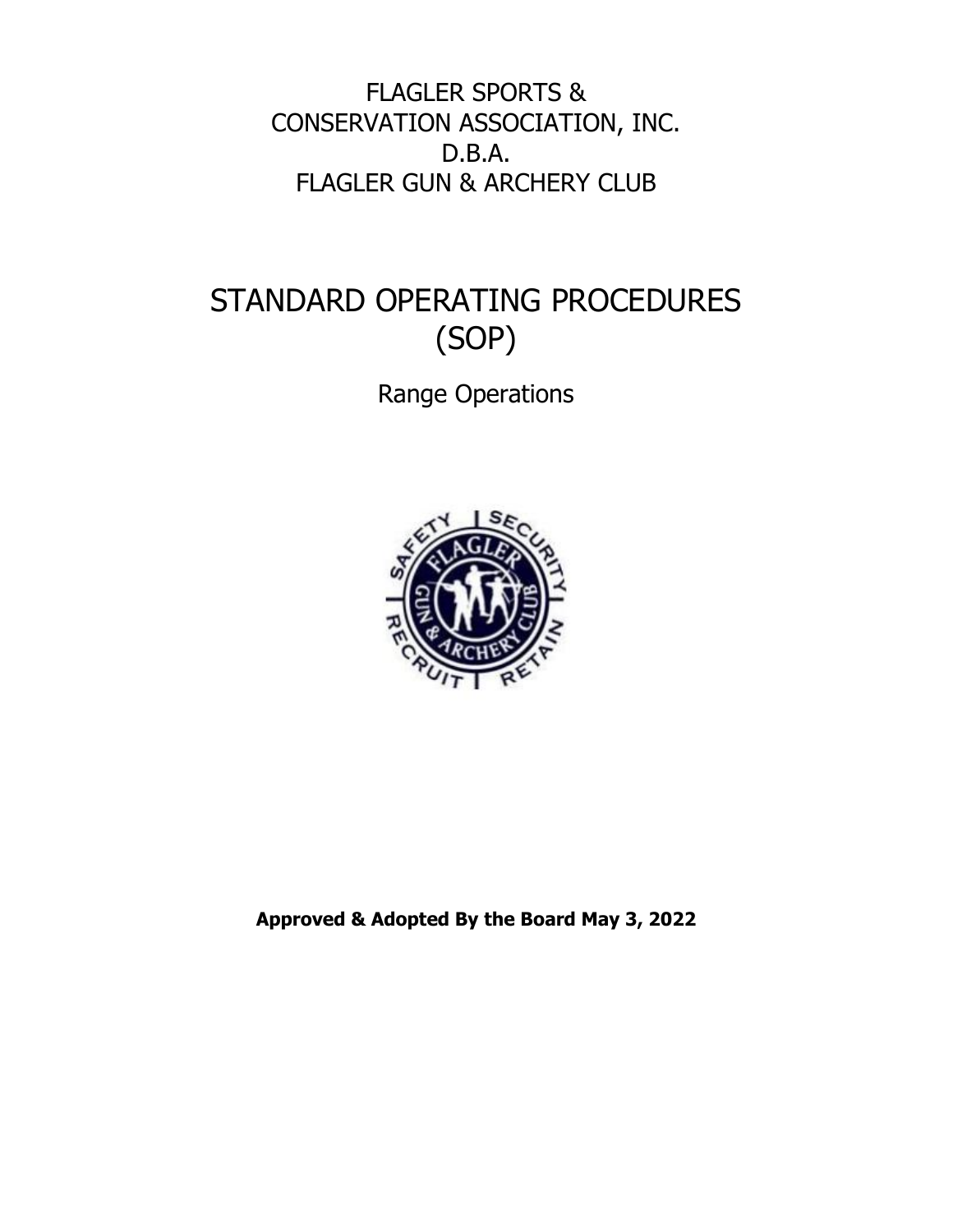## **Article I - PREAMBLE**

- 1. The Flagler Sports and Conservation Association, Inc. DBA Flagler Gun & Archery Club was incorporated on January 26th, 2001 and is located on approximately 116 acres at 1290 County Route 90 East in Flagler County, Florida. This document provides the "STANDARD OPERATING PROCEDURE" for all club facilities including each of the major discipline areas trap, skeet, sporting clays, pistol, rifle, and archery.
- 2. The Flagler Sports and Conservation Association, Inc. DBA Flagler Gun & Archery Club is operated by its Executive Board for the purpose of providing a facility where current members, their guests and any other users authorized by the Board can enjoy recreational informal and competitive shooting of firearms and bows in a private and friendly atmosphere. In order to conduct these activities in a safe manner, members, guests and any other authorized users must possess a reasonable knowledge of the shooting disciplines in which they are involved, the operation of the firearms they are using and the safety rules that apply to them, including the frequently used commands and procedures that apply at each range.

## **Terms of Use in this Document**:

- A. "Club" means The Flagler Gun and Archery Club.
- B. "Facility" means any physical improvement to the lands owned and operated by the Club.
- C. "Board" means the Executive Board of the Club.
- D. "Official" means any Member of the Board of Directors of the Club.
- E. "Member" means any individual who has been accepted as a Member of the Club and who is current in his/her dues.
- F. "Non-Member" and "Guest" denote individuals who are not members of the Club.
- G. "Range" means any formalized setting established on Club property for one or more of the shooting disciplines.
- H. "Live Range" means a range in which organized or informal shooting activities are either occurring or about to begin.
- I. "Firing Line" means the area of the range from which shooting takes place,
- J. "Hot Range" means a range in which shooting activities are underway
- K. "Cold Range" means a range where a ceasefire has been declared and where all firearms are unloaded and actions are open.
- L. "Scheduled Events" are shooting activities placed on the Club calendar.
- M. "Plinking" is informal shooting at non-paper targets placed on the bottom half of the back berm and at least 18" from its base.
- N. "Encased" means covered as in a container, box, bag, holster or some other covering such as a sheath that prevents access to the trigger of a firearm.
- 3. **Amendments**: The Board reserves the right to amend these SOPs, as appropriate.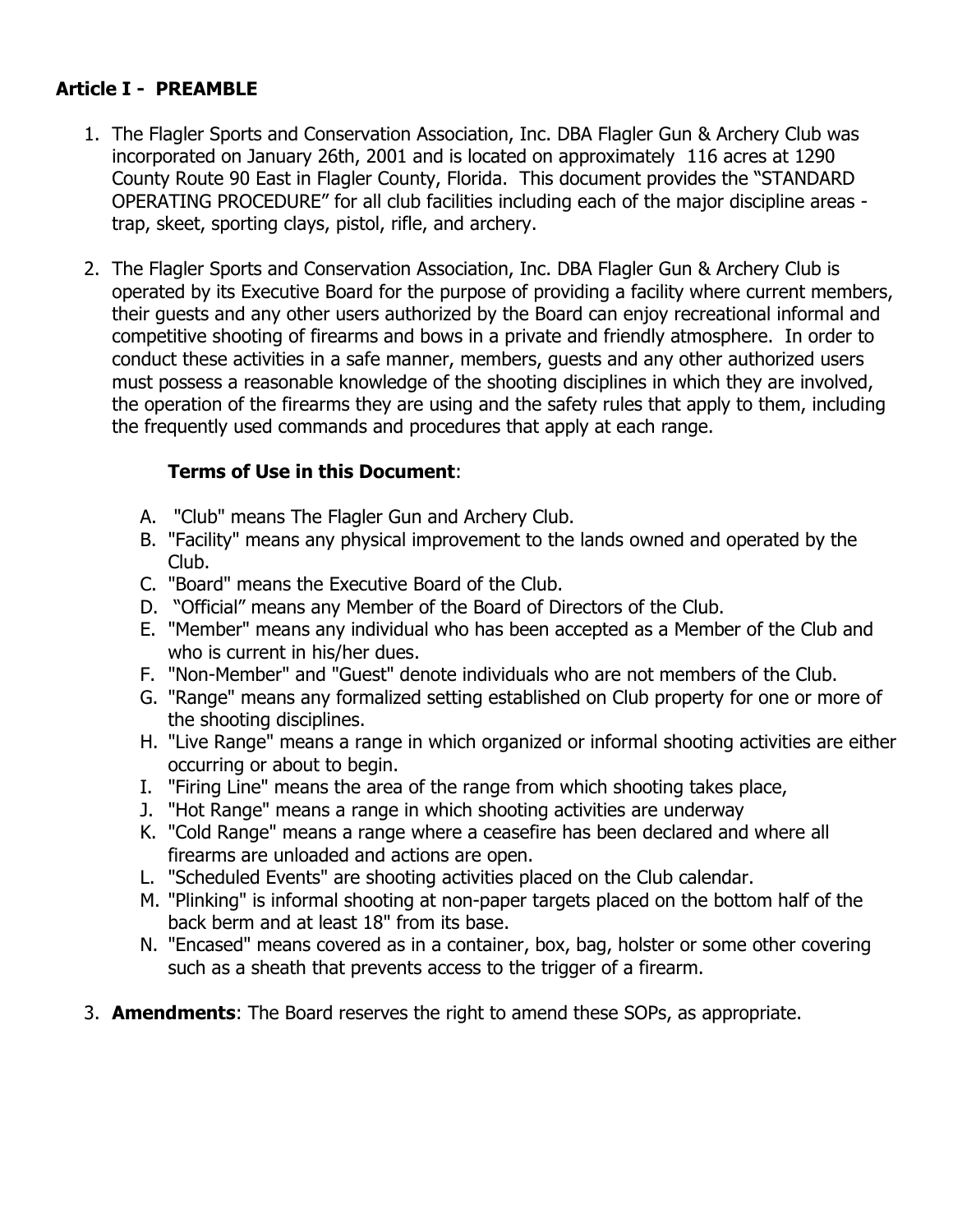## **Article II - Safety Plan**

1. **First Aid and Gun Shot Wound Kits:** Each Range will have a First Aid Kit on hand at all times. First Aid Kits will be mounted in a clearly marked central location on each range. Gun Shot Wound Kits will also be mounted at the Action Range, Action Bays, Pistol and Rifle ranges.

## **2. Immediate Injury/Illness Response:**

- A. Call an immediate Cease-Fire on the range where injury occurred. Ensure that all firearms are unloaded and clear with all actions open or flagged.
- B. CALL 911 IMMEDIATLY
- C. Provide immediate First Aid within your capabilities to injured/ill person.
- D. Absent of any Range Officials any member can take charge and will coordinate the securing of the scene and the injured/ill person.
- E. If able, assign a person to meet EMS and/or Sheriff at the front gate and escort them to the scene.
- F. Information to provide EMS
	- i. Location Address: 1290 County Route 90 East Bunnell, Florida
	- ii. Your Telephone Number
	- iii. Number of people injured
	- iv. Condition of injured
	- v. First Aid provided
	- vi. Answer any other questions
	- vii. Wait for EMS to hang up
- G. If no Range Officials are present notify one as soon as possible and inform them of the incident. Direct cell numbers can be called as well as the Toll Free number (888) 823- 4251 and pressing 0.

## **3. Fire Safety and Fire Response**

- A. In the event of an unauthorized fire, CALL 911 IMMEDIATELY.
- B. Observe all Flagler County burn ordinances and burn bans.
- C. All ranges will have at least one (1) fire extinguisher on hand and mounted in a central location.

## **Article III - Safety Rules and Regulations**

- 1. The handling of any firearms after consuming alcohol and or drugs is strictly prohibited on Club Property and subject to disciplinary actions by the Board.
- 2. All Guests and Members with Guests are to sign a Non-Member Liability Release Form before the Guests are allowed to shoot on any range/bay. The release forms are located on every range and must be placed in the black mail box provided at each range.
- 3. Always point the muzzle of all firearms in a safe direction.
- 4. All pistols and rifles must be kept at a low ready position when preparing to fire and never pointing in the air.
- 5. Always wear eye and ear protection while on an Live Firing Range.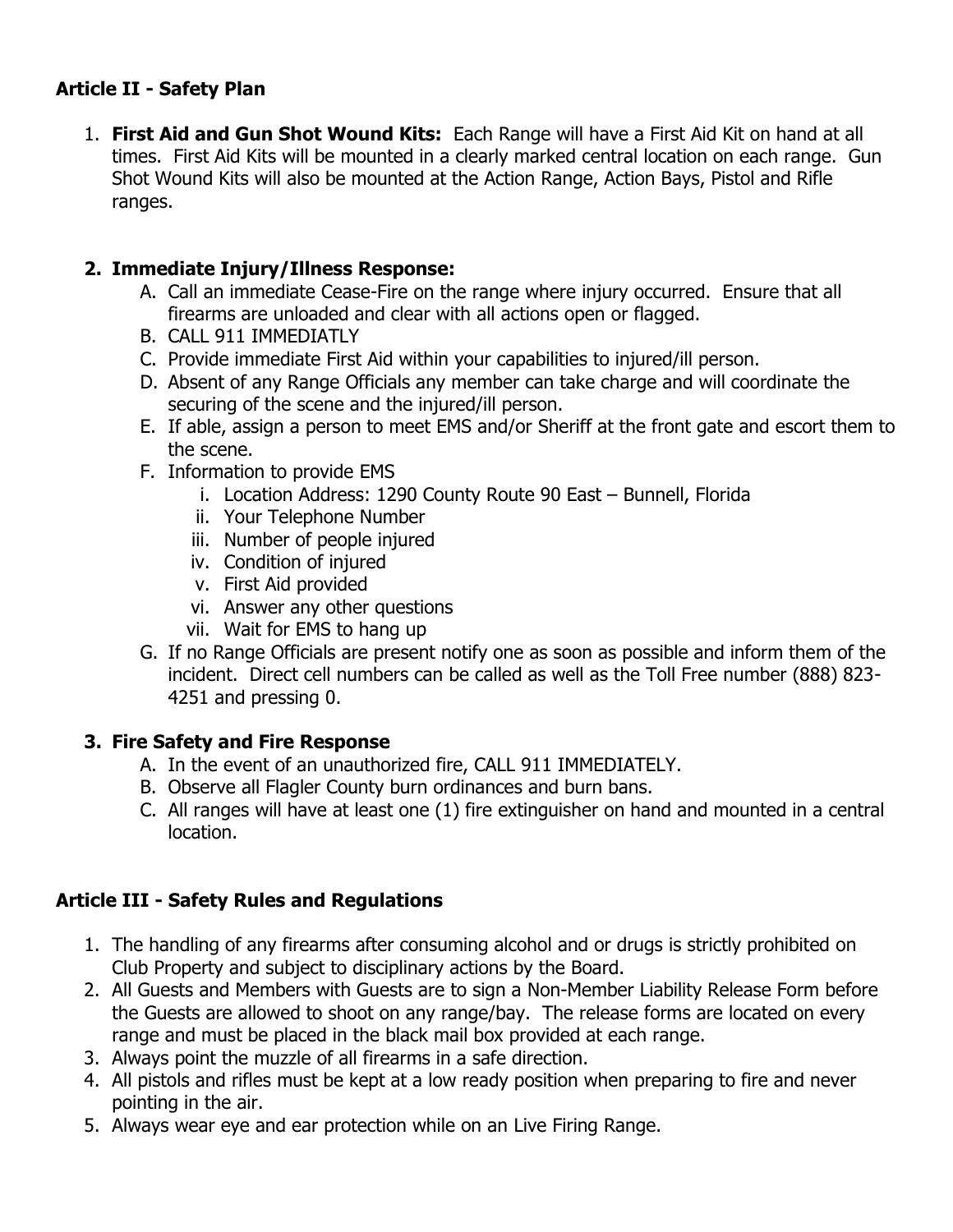- 6. Keep your finger off the trigger until ready to shoot.
- 7. A "Cease Fire" may be called by anyone on any range at any time for any reason.
- 8. All Members and Guests must be sure of their target and what is behind it. All bullets will impact the back berms only.
- 9. No ground level targets or cross-firing are allowed Pistol, Action or Rifle Ranges.
- 10.All Members and Guests must make every effort that all bullets and shot fired Club Property remain on Club Property.
- 11.All Members and Guests will never load or fire a firearm if there is any doubt of its ability to operate safely and reliably.
- 12.All Members and Guests will never attempt to load or fire any firearms unless they are familiar with their operation.
- 13.A loaded firearm will never be left unattended.
- 14. All members Members and guests Guests will be sure that their firearms and ammunition are compatible.
- 15.All new Members of this Club will undergo a New Member Safety Orientation prior to receiving their club identification and gate access.
- 16.All members of this Club are designated Safety Officers and must ensure that all club safety rules and regulations are followed.
- 17.All Members are responsible for their guests and must have them under their direct supervision at all times including any minors.
- 18.The shooting of glass, non-approved steel or rocks is prohibited on Club Property.
- 19.While down range shooting on any of the ranges with formal firing lines all shooters must immediately yield to any new shooter that comes to the formal firing line and any downrange shooters must safely retreat back to the established firing line before any further firearm handling or shooting may take place. The Action Range is exempt from this rule since there are no formal firing lines.
- 20.All Members' and Guests' firearms are to be used only on the designated ranges at designated targets with safe ammo. Conform to all specific rules posted on each range.
- 21.Members must be in possession of their Membership Badge while on Club Property and present it to any Member asking to see it. Members may not lend badges. Lending your badge to a Non-Member is cause for immediate disciplinary action by the Board of Directors.
- 22.All Members and Guests will pick up all shell casings and shotgun hulls when finished shooting and dispose of them in the proper receptacles.
- 23.Clean up all range trash when you are finished. If the trash can is ¾ full (or more) when you are finished, remove the bag, replace with a new bag and deposit the full bag in the dumpster on your way out of Club Property.
- 24.No smoking while on the firing line on any range.
- 25.Only Club Members with a State of Florida Concealed Weapon or Firearm License may carry loaded concealed firearms on Club Property. Openly carried firearms must be unloaded at all times.
- 26.Hunting is prohibited on Club Property.
- 27.Every Member of the Club is designated a Safety Officer and has the authority and responsibility to inform any other member or guest of any rule or regulation violation and to offer them guidance on rectifying the situation.
- 28.If member does not rectify the situation and continues to violate the Club Rules, Range Safety Rules or Range Regulations please submit the Members' name, badge number or license plate number with a written complaint to a Club Official.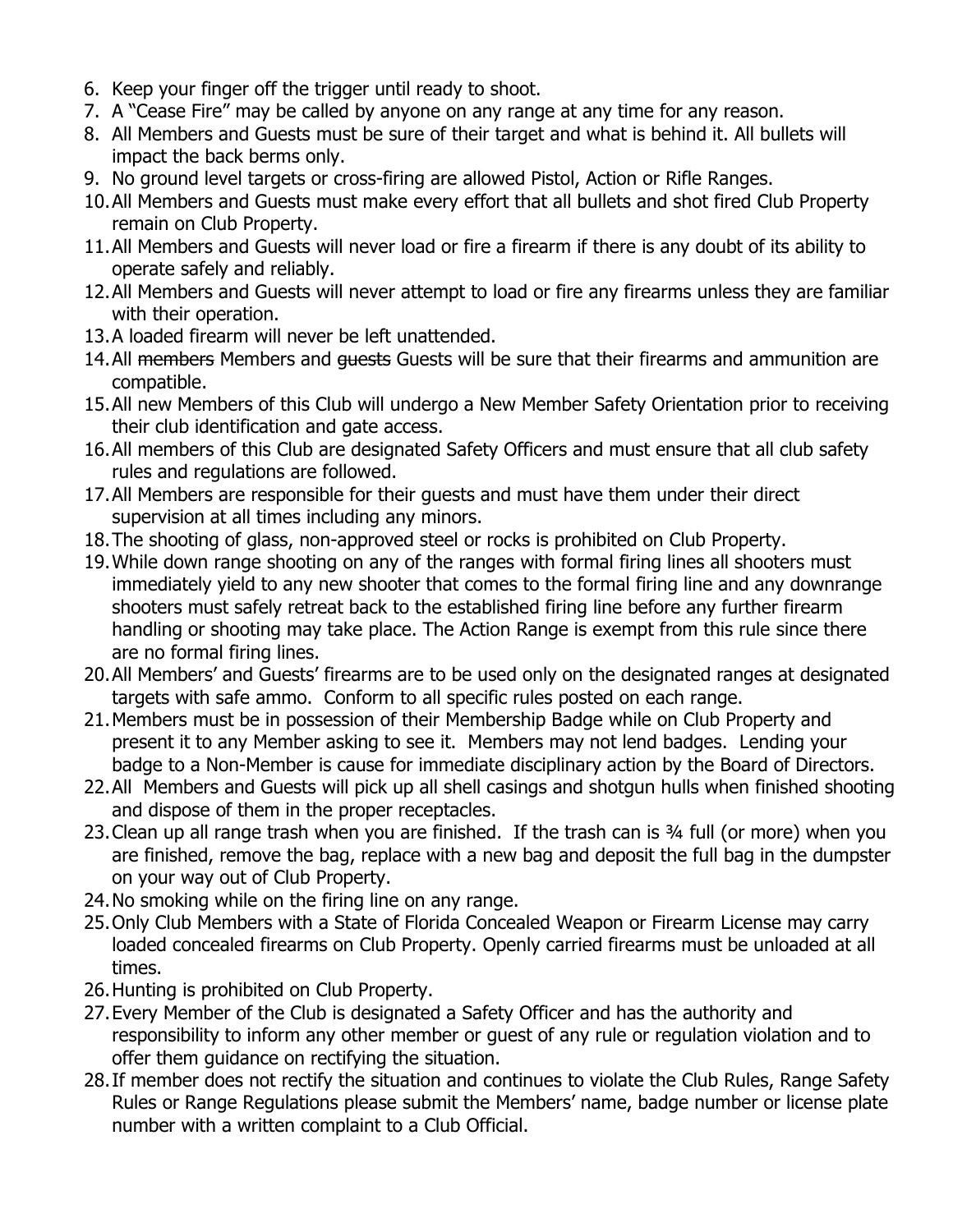29.Any violation of the Range Safety Rules or Range Regulations may result in disciplinary action as determined by the Board of Directors and in compliance with the By-Laws of the Club.

## **Article IV - Protective Equipment**

1. Eye and ear protection is required for all Members and Guests on all shooting ranges where active shooting is underway. Eye protection is recommended while you are on Club Property.

## **Article V - Range Control for Action, Pistol and Rifle Ranges**

- 1. All Members and Guests must obey all instructions given by the Governor, Officials, Range Directors or identified Certified Range Safety Officer or Range Manager when shooting on any range.
- 2. All Members and guests must obey all instructions given by assigned Match Directors and Safety Officers at any scheduled match.
- 3. In the absence of any of the above the first Member on the range assumes the duties of a Safety Officer, except on the Rifle Range, where a Range Manager or Match director must be present.
- 4. All Members and Guests must agree that the firing line is active "HOT", and that downrange is clear, before handling any firearms, NO EXCEPTIONS.
- 5. The clearing of the downrange is done visually where possible, but must be cleared around all obstacles.
- 6. Likewise all shooters must agree the firing line is inactive ("COLD"), all firearms will have there their magazines removed, actions open, bolts removed or open, slides locked back, cylinders open, flint hammers down and firearm unloaded and on the bench or racked before going downrange.
- 7. Do not depend on other people's implied agreement. All Members and Guests will verbally acknowledge that the line is Cold.
- 8. Some shooters may not notice that you want to go down range or may not hear you. Remember they are wearing hearing protection

## (**Rifle Range Specific)**

1. The Rifle Range will only be open when a Range Manager is present on the Range. Range hours will be posted on the Club Calendar dependent upon the availability and scheduling of Range Managers. Regardless of posted hours, if a Range Manager is not present, there will be no shooting allowed on the Rifle Range. Scheduled organized events with a Match Director present and scheduled law enforcement training will be exempt from this requirement.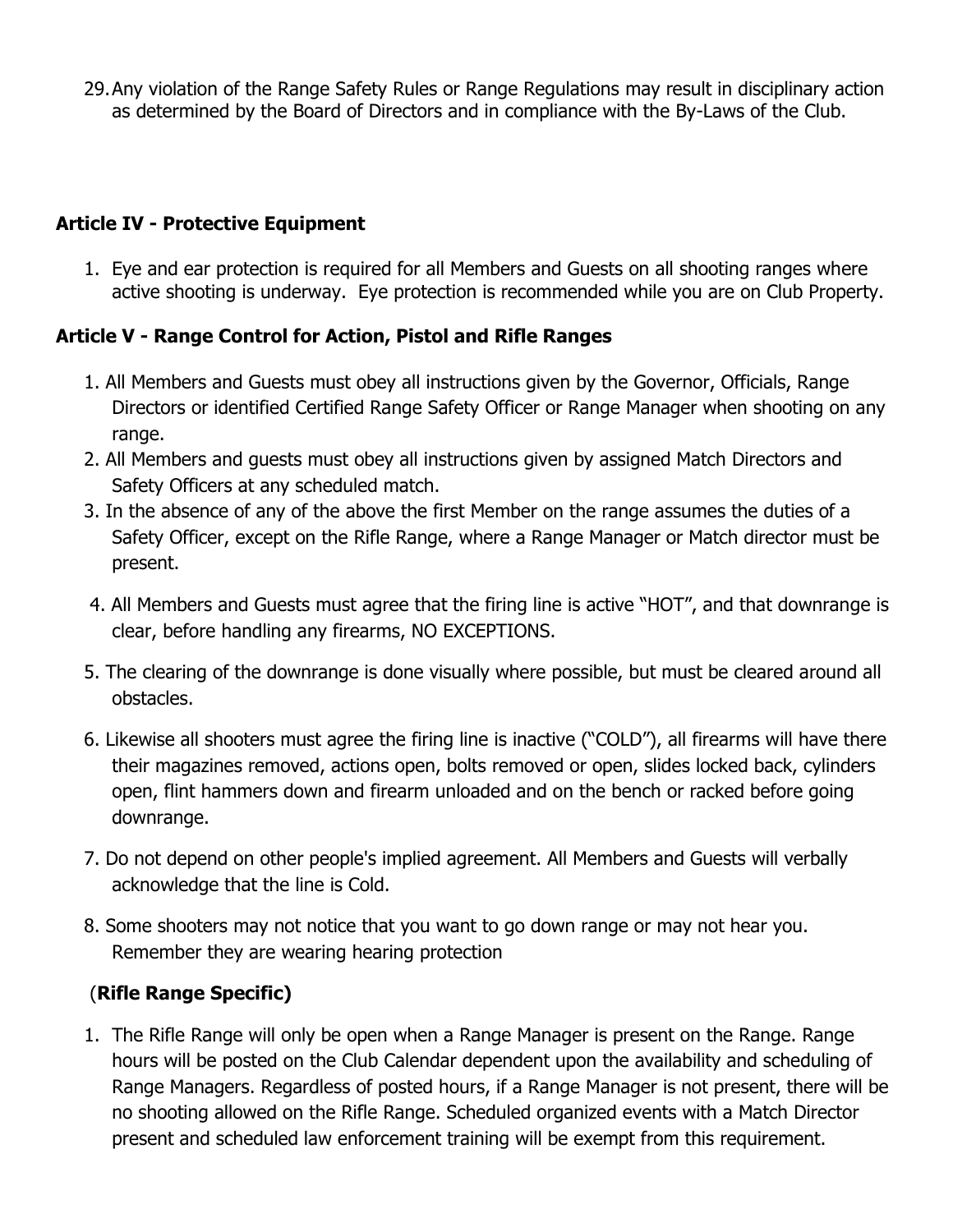- 2. Range Managers will be selected based on resume, experience and ability to actively manage a range. They will be appointed by the Rifle Director and approved by the Governor. They will be identified by the wearing of a lime green safety vest and a Rifle Range Manager ID card. All members and guests are required to follow the instructions of the Range Manager.
- 3. No rapid fire shooting at the Rifle Range. There will be at least 1 second between shots to assure proper sight picture.
- 4. Any member observed and/or recorded shooting on the Rifle Range without a designated Range Manager or Club Official present or violating any of these rules will have their access to the Club revoked for 6 months. A second offense of unsupervised shooting/violating rules will result in the Board recommending to the Membership that the violator's membership from the Club be revoked.
- 5. Targets may only be placed at the base of the rear berms at 200 yards on the 200 yard ranges, 100 yards on the 100 yard range and 50 yards on the 50 yard range.
- 6. Provided target frames must be placed in the provided positions (PVC pipe in the ground) that match the number on you shooting position.
- 7. Prior to firing a rifle on the 200 yard range, it must be properly sighted and hitting paper targets on the 100 yard range.
- 8. NO target frames higher than 4 feet above ground level are to be used on the rifle range. Make sure your target frame "settles" all the way into the provided PVC holders so that it is less than 4 feet tall at the top of the target frame.
- 9. Targets and backers are kept under the covered area and are *provided by the Club and are* accessible to all shooters.
- 10.The rifle range is utilized by our local Law Enforcement, Flagler County Sheriff's Department, Bunnell Police Department and Flagler Beach Police Department. Law Enforcement use of the range will be posted on the Club web site calendar in advance of all scheduled training.
- 11.Local Law Enforcement officials have priority on the range when times and dates are posted on the Club calendar.
- 12.All shooters will use only target frames that are approved and provided by the Club. I. Only 1 paper target is allowed per target frame and must not cover the framing material (1X2).
- 13.Personally owed target stands or frames are not allowed on this Range (No exceptions).
- 14.Under no circumstance should you take Rifle Range targets to any other ranges (No exceptions).
- 15.Club owned Steel Targets have been placed on the 200 yard Rifle Range for your convenience. No other steel targets are allowed at the Rifle Range.

# **(Pistol Range Specific)**

1. The Pistol Range will only be open when a Range Manager is present on the Range. Range hours will be posted on the Club Calendar dependent upon the availability and scheduling of Range Managers. Regardless of posted hours, if a Range Manager is not present, there will be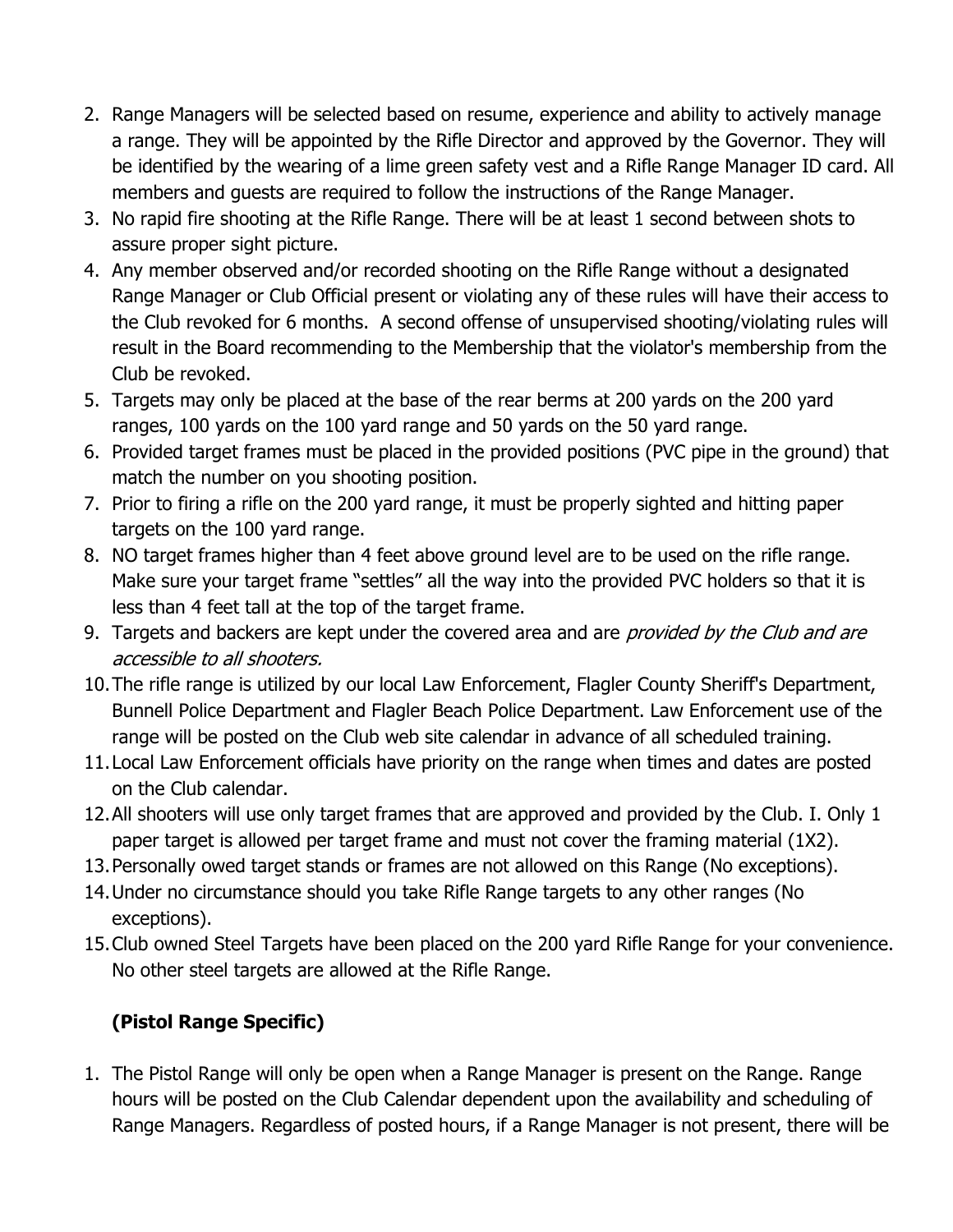no shooting allowed on the Pistol Range. Scheduled organized events with a Match Director present and scheduled law enforcement training will be exempt from this requirement.

- 2. Range Managers will be selected based on resume, experience and ability to actively manage a range. They will be appointed by the Pistol Director and approved by the Governor. They will be identified by a Range Manager ID card. All members and guests are required to follow the instructions of the Range Manager.
- 3. No rapid fire shooting at the Rifle Pistol Range. There will be at least 1 second between shots to assure proper sight picture.
- 4. Any member observed and/or recorded shooting on the Pistol Range without a designated Range Manager or Club Official present or violating any of these rules will have their access to the Club revoked for 6 months. A second offense of unsupervised shooting/violating rules will result in the Board recommending to the Membership that the violator's membership from the Club be revoked.

## **Article VI- Cold Range**

- 1. Firing line is not active. Shooters may go forward of the firing line only after the following has been completed and verified:
	- A. All firearms are unloaded, lying on the bench with their bolts open, magazines out, slides locked back, cylinders clear and open, flint hammers down.
	- B. Absolutely no handling of firearms is allowed at this time.
	- C. All shooters must verbally acknowledge that the range is safe by clearly stating, "Range is Cold".
- 2. Only encased firearms are allowed to be brought to the firing line from your vehicle and must stay encased until the range is declared "Hot".
- 3. Targets, ammo, loading magazines and other materials can be handled during Cold Range periods.

## **Article VII - Preparing to go Range Hot**

- 1. All firearms must remain unloaded, lying on the bench or on a rack with their magazines out, bolts open, slides locked back; cylinders clear and open, flint hammers down, all personnel must be behind the firing line painted on the floor at the formal firing lines.
- 2. All shooters must verify that all personnel are behind the firing line and verbally acknowledge their concurrence to go "Range Hot" by clearly stating, "Range is Hot" to all parties on firing line.
- 3. Once the Range is declared "Hot" encased firearms may be uncased and firearms loaded and fired. All Members & Guests should double check their eye and ear protection before agreeing to go "Hot."

## **Article VIII. Authorized Targets**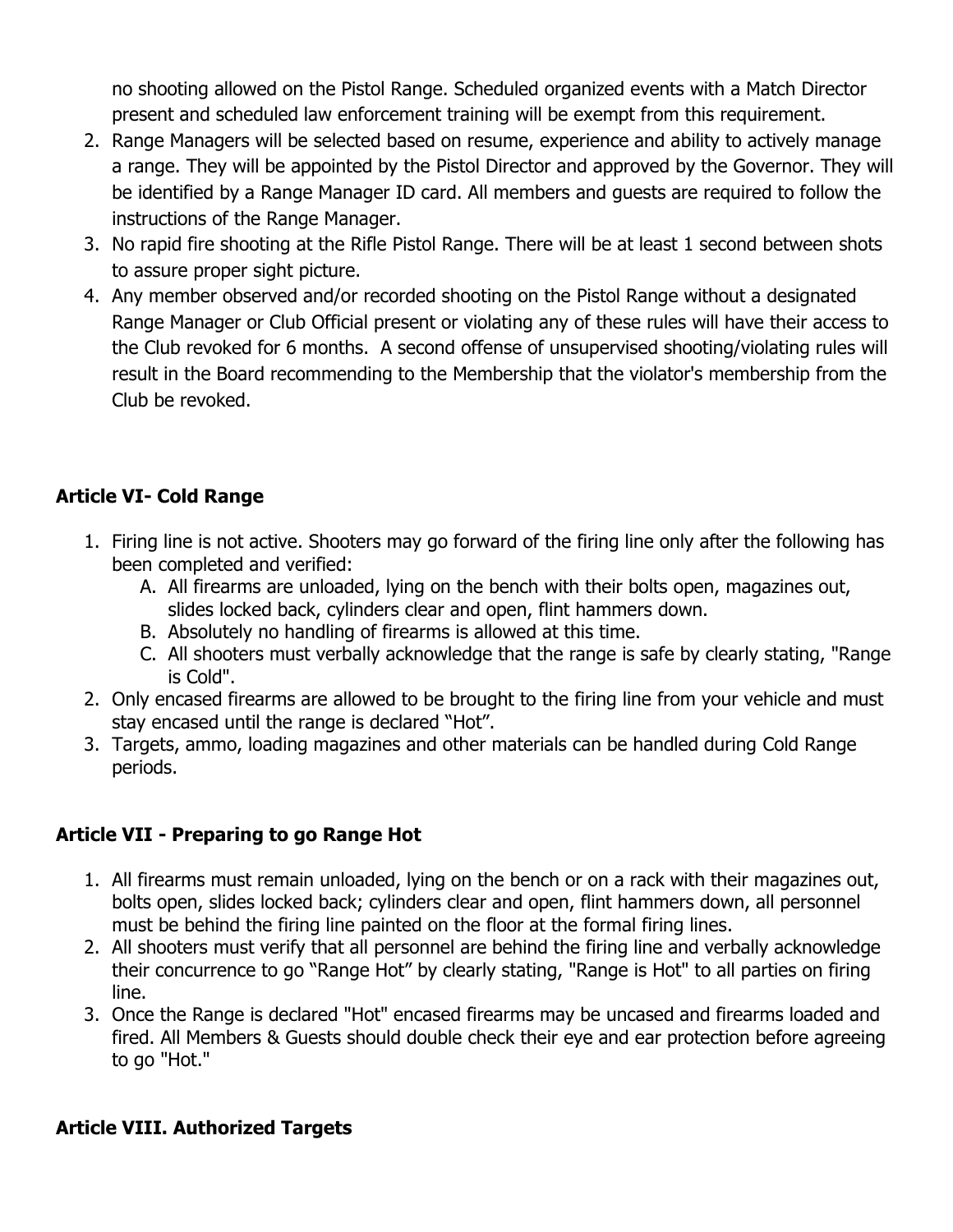## 1. **Pistol and Rifle Ranges**:

- A. Target holders and frames are provided. Targets can only be placed in the center of the backer provided on the target frames.
- B. All targets must leave at least two (2) inches of clear space on all four (4) sides of the target frame. (This means your target may not be larger than 20" in any direction to properly fit on a 24" backer.)
- C. No shooting cross range at other targets, only targets directly in front of your line of fire.
- D. The target holder must keep the target level with your gun so that after the bullet passes through the target, it will hit the back berm.
- 2. Ground targets are **only** allowed on the Sporting Clays and Five Stand Ranges.
- 3. All targets must be placed such that bullets hit the back berm. Proper backstops are the back berms at the far end of each range. No shooting into side berms unless during a Safety Officer supervised scheduled event.

## **Article IX - General Rules**

1. Vandalism at the club will not be tolerated and will be handled with potential serious consequences. Vandals may lose their membership and the Club may initiate both criminal prosecution and civil action to recover damages.

## 2. **Use of Legal Firearms and Ammunition:**

- A. All firearms and ammunition allowed to be used at the Club must be legal to own and use under State and Federal Laws.
- B. All Class III firearms and suppressors must be accompanied by the Owner and the proper Tax Stamp Documentation as required by law.

## 3. **Use of Club Facilities for Classes (Commercial Enterprises)**

- A. Any business or private enterprise that wishes to use the Club facilities for organized firearm training activities or events and is receiving compensation from the attendees, must get written approval from the Executive Board of the Flagler Gun Club by meeting the following conditions:
	- i. The individual providing the services must be a member of the Club and must hold at least one Safety Officer Certificate and/or be certified as an Instructor in the discipline they are teaching.
	- ii. The individual providing the services will pay to the Club a \$10 per day per person Range Use Fee for each student that attends the event at the Club. Law Enforcement agencies are exempt from the Membership and Range Fee requirements.
	- iii. The individual providing the services must provide a Certificate of General Liability Insurance Coverage, including bodily injury, naming the Flagler Sports and Conservation Association, Inc., as additional insured for a minimum of \$1,000,000/\$2,000,000 general liability coverage.
	- iv. The individual providing the services must have the consent of the Range Director for the day and time that the Range is being requested and it must be posted on the Club Calendar.
- B. Individual Members (not commercial entities) approved by the Board may provide instruction for which they have received financial gain only if they have valid liability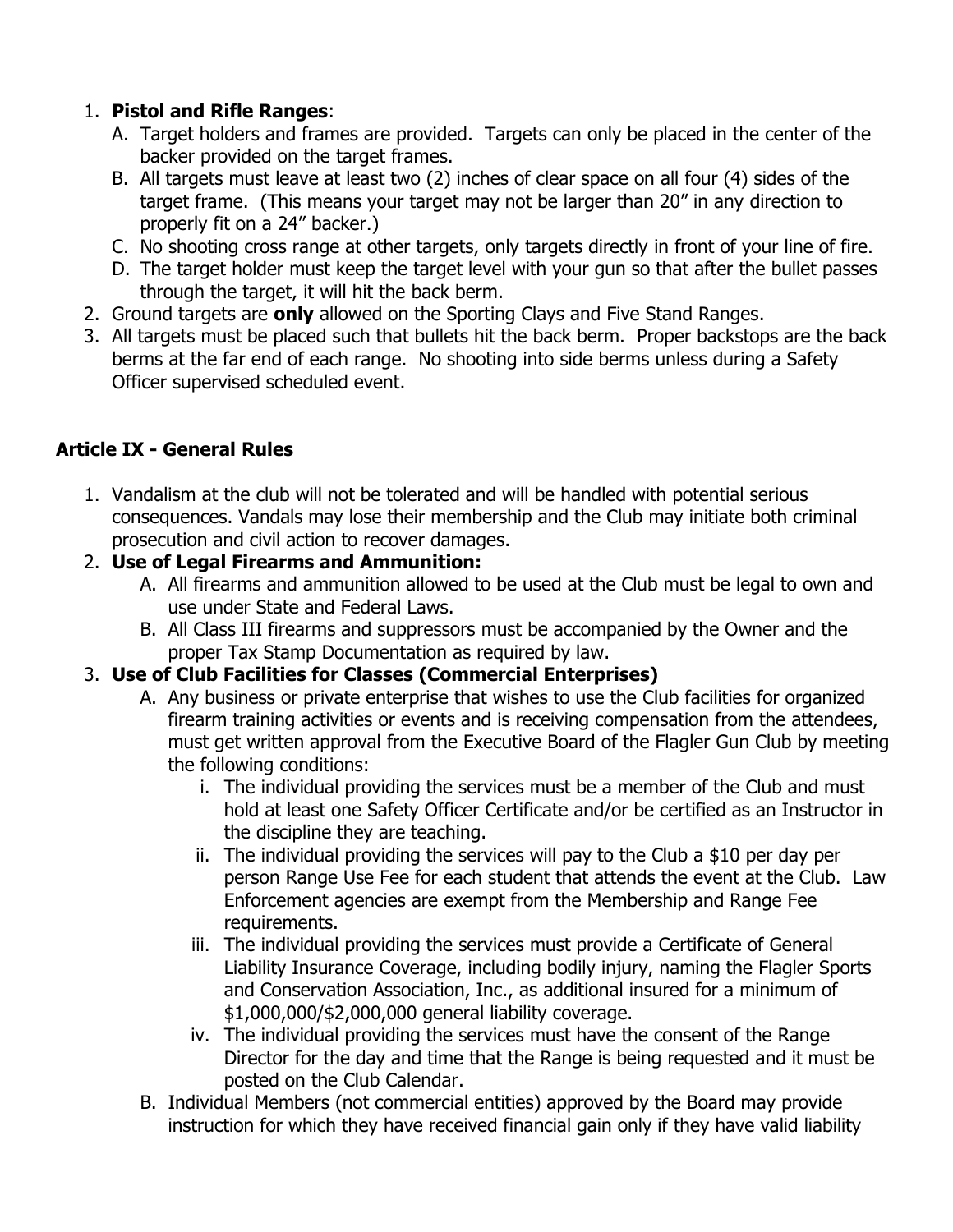insurance in the amount of \$1,000,000/\$2,000,000 that lists the club as additionally insured. This includes use of Club facilities for the firing portion of any course in which the instructor was paid or if the instructor was paid for the non-firing portion, on or off site.

- C. All students must also sign a Non-Member Liability Release which must be turned in to the Range Director along with any fees collected within 10 days of the class.
- D. Any Club Member who is a Certified Instructor and is providing firearm instruction at no charge is covered by the Clubs' Liability Insurance Policy and is not required by the Club to purchase additional coverage.
- E. The individual providing the services will maintain control of and supervise all of the students while they are on Club Property.
- F. No Non-Member student shall be left unsupervised on Club Property at any time.

## 4. **Non-Members**

- A. Non-Members may participate or observe activities at the Club as a Guest of a Member or as a participant in a scheduled event that is posted on the Club Calendar.
- B. Individual guests are limited to three (3) visits per year. This visitor limitation does not apply to participants in scheduled events for which a fee is paid.

## 5. **Shooting Hours**

- A. Monday Saturday the Clubs' Ranges are open for live fire from 8:00 AM until sunset.
- B. On Sundays the Club's Ranges are open for live fire from 9:00AM until sunset.

## 6. **Scheduled Activities**

- A. A calendar of events is published on the Clubs' web site at [www.flaglergunclub.com.](http://www.flaglergunclub.com/)
- B. ALL Scheduled events have priority in the use of their appointed ranges. There Are No Exceptions.

## 7. **Speed Limit**

- A. The speed limit on the Club Property is 10 MPH. Repeated failures to maintain the appropriate speed while driving on Club Property can result in disciplinary action as determined by the Board.
- 8. **Prohibited Ammunition:** The following is not allowed on any range at any time:
	- A. 50 BMG caliber center-fire cartridges are prohibited.
	- B. Shot shells with larger than #7 ½ lead shot or #7 steel shot on the Trap, Skeet and Sporting Clays ranges are prohibited.
	- C. Tracer, incendiary or armor-piercing ammunition is prohibited.
	- D. All explosive or pyrotechnic devices including tannerite are prohibited.

## **Article X. Storage of Personal Property at the Club**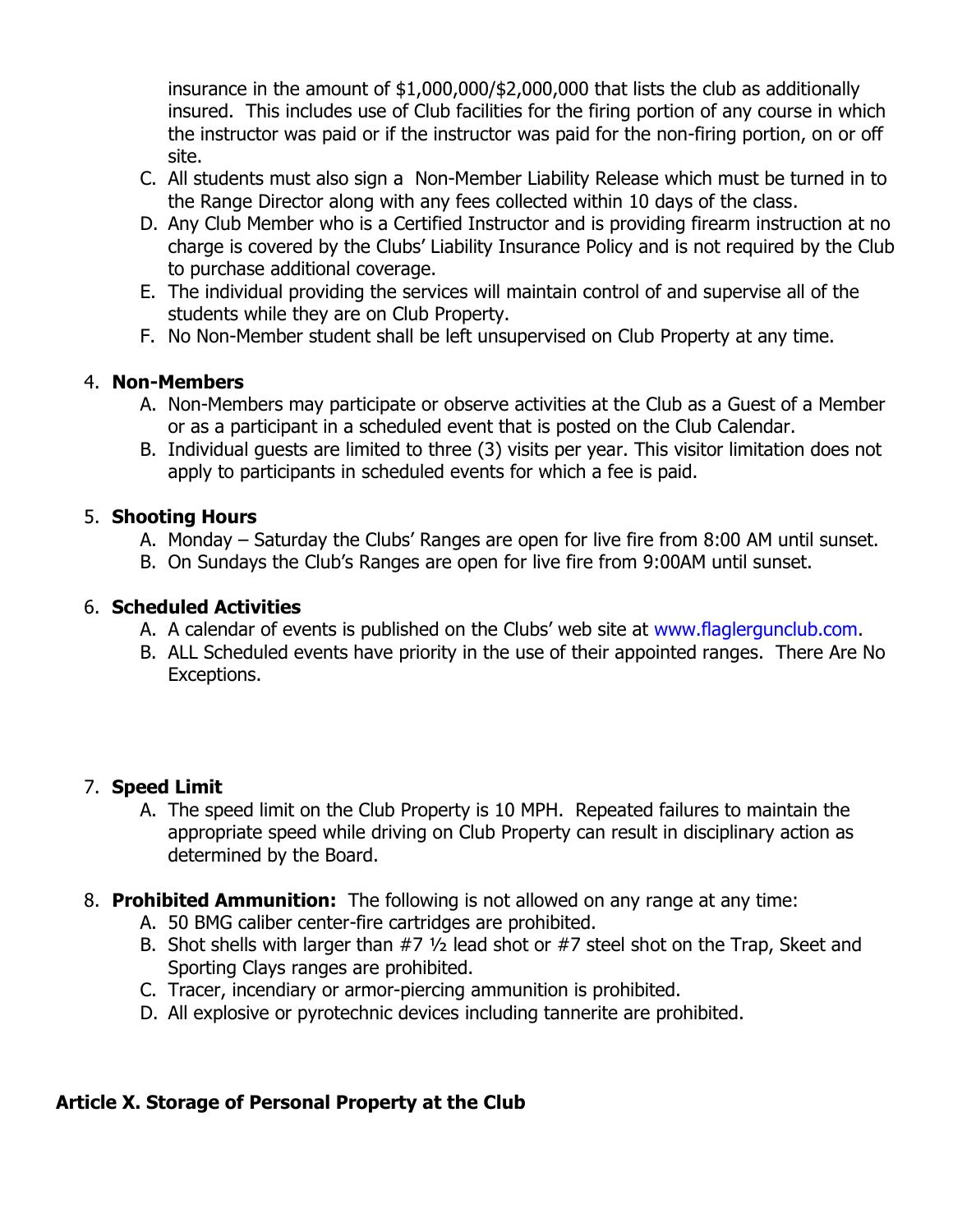- 1. Members may be allowed to store their personal property at the Club.
- 2. The storage of firearms or ammunition is strictly prohibited.
- 3. The storage of trailers, RV's or golf carts must meet the following criteria:
	- A. All requests for storage of personal property must be submitted in writing to the Board of Directors and be accompanied by a signed Damage Waiver removing any responsibility for theft or damage of the property while the Club Property.
	- B. Available space will be approved on a first come basis.
	- C. Any personal property left on Club Property without the express written consent of the Board will be subject to removal at the owner's expense.
- 4. Storage of RV's and Campers must not be for longer than 14 days. All RV's and campers must be stored in an area designated by the Property Director with the approval of the Board. The Board may charge a reasonable fee for such storage not to exceed \$5 per day.
- 5. Storage of Golf Carts and Utility Trailers on Club Property for longer than 14 days are subject to an annual fee of \$50 per unit and must be stored in an area designated by the Board for such storage. Any carts or trailers that are stored in areas other than those designated by the Board are subject to removal at the owner's expense.

## **Article XI - Facilities for Use**

## **1. Trap Range**

- A. All Members and Guests will follow basic Trap, firearms and shotgun safety rules on the range at all times.
- B. Shotguns must be unloaded and actions open at all times except when standing on the shooting station ready to shoot.
- C. Over/under and side-by-side shotguns can be stored unloaded with actions closed only when placed in a gun rack. Once removed from gun rack, their actions must be opened immediately.
- D. No bird Shot larger than #7.5 lead or #7 steel is allowed on trap range.
- E. No shotguns are to be loaded anywhere on the range except at the shooting station and only when shooter is ready to shoot.
- F. No Members or Guests are allowed to load more than 2 shotgun shells in the shotgun at any time on the Trap Range.
- G. Members and Guests must never walk in front of any trap house that's in operation, in case of accidental target release.
- H. Members and Guests must obey all commands given by the range officers, directors or scorers during shooting activities.
- I. No Members and Guests are allowed to enter any trap houses unless officially authorized.
- J. Use of Trap Field #4 (the token field) is allowed only after you have been properly instructed on the use of the field by the Trap Director or his designee and you have purchased tokens.
- K. The use of any mechanical or manual traps is done at your own risk.

## **2. Skeet Range**

A. All Members and Guests will follow basic Skeet, firearms and shotgun safety rules on the range at all times.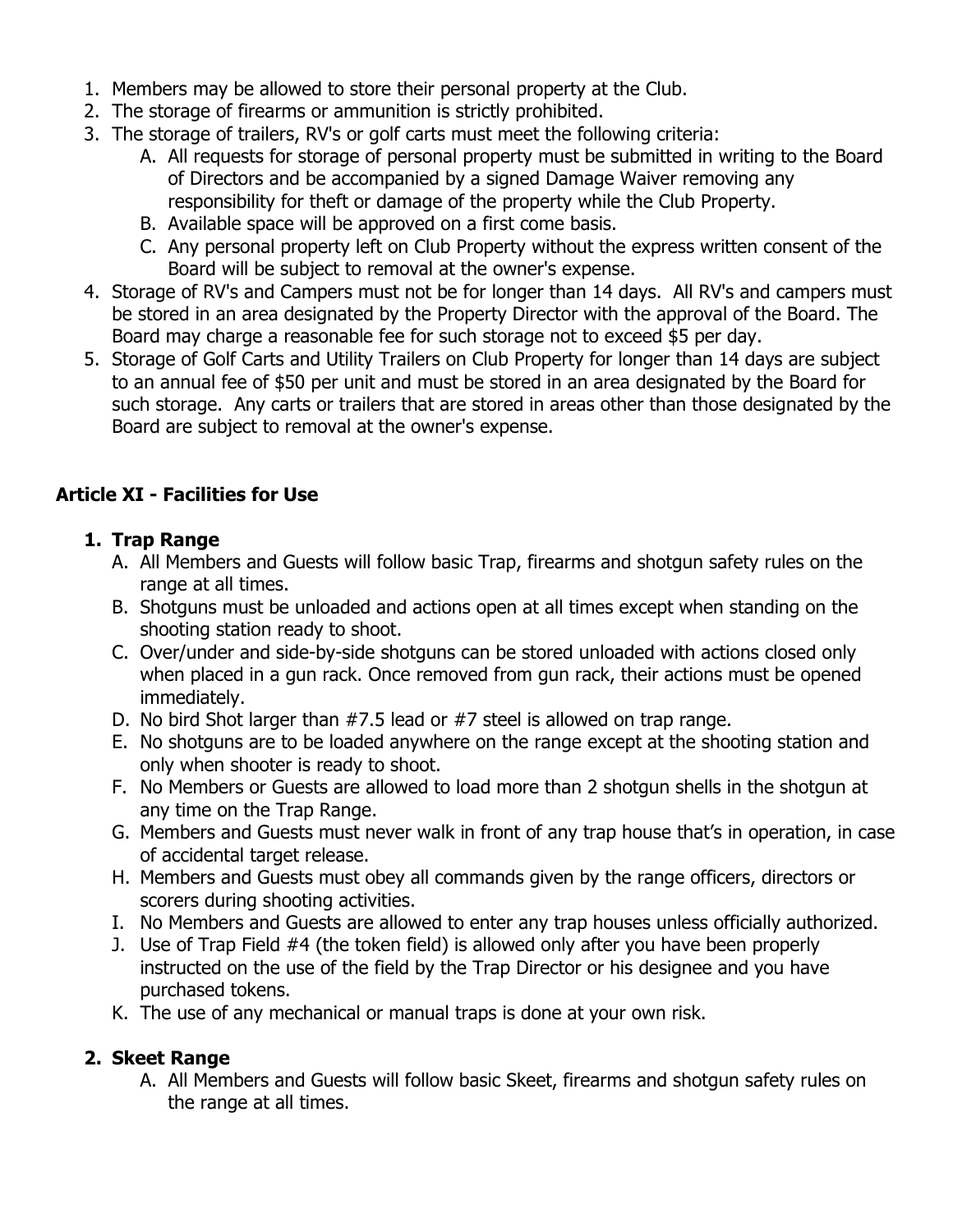- B. Shotguns must be unloaded and actions open at all times except when standing on the shooting station ready to shoot.
- C. Over/under and side-by-side shotguns can be stored unloaded with actions closed only when placed in a gun rack. Once removed from gun rack, their actions must be opened immediately.
- D. No bird shot larger than #7.5 lead or #7 steel is allowed on the skeet range.
- E. No Members and Guests are allowed to carry more than one gauge of ammunition at any time while at the shooting station.
- F. No Members and Guests are allowed to load more than 2 shotgun shells in the shotgun at any time on the skeet range.
- G. Members and Guests must never walk in front of the low house windows when low house traps are in operation, in case of accidental target release.
- H. Members and Guests must obey all commands given by Range Officers, Directors or Pullers during shooting activities.
- I. No Members and Guests are allowed to enter any high or low trap houses unless officially authorized.

## **3. Action Range and Bays**

- A. Provides up to 65 yards for use by pistol, rifle and shotgun shooters.
- B. All targets and target stands must be set up at the base of the rear berm (the zero yard line) except for organized formal events with Safety Officers present.
- C. The Action Range and Bays are the only ranges where drawing from a holster is allowed
- D. The Action Range and Bays are the only Ranges where the firing of fully automatic firearms is allowed.
- E. Shooters with automatic firearms must be close enough to the back berm (10-15 yards) that there is no chance of losing rounds over the berm because of muzzle rise or failure to control the firearm.
- F. No firearms are to be handled up range or under the covered areas when people are down range.
- G. Firearms can be brought from vehicles to the covered area and then to the firing line only if they are holstered or encased.
- H. The Action Range and Bays are for casual shooting practice, action shooting and plinking.
- I. Plinking at objects at the horizontal center of the back berm or below to the base is permitted. No plinking at targets above the horizontal center of the back berm or on the ground in front of the back berm is allowed.
- J. No shooting of glass, concrete, unapproved steel, objects that may cause ricochets or that will cause damage to Club Equipment and Property.
- K. Dispose of all trash in the dumpster on your way out of the club.
- L. Steel targets that will be approved by the Action Director must be AR500 steel for all center fire pistols. AR500 steel is not required for rimfire firearms.

## **M. Shooting at steel with any center fire rifle cartridge is strictly prohibited on the Action Ranges.**

N. All steel targets must be located at the base of the berm except for organized formal events with Safety Officers present.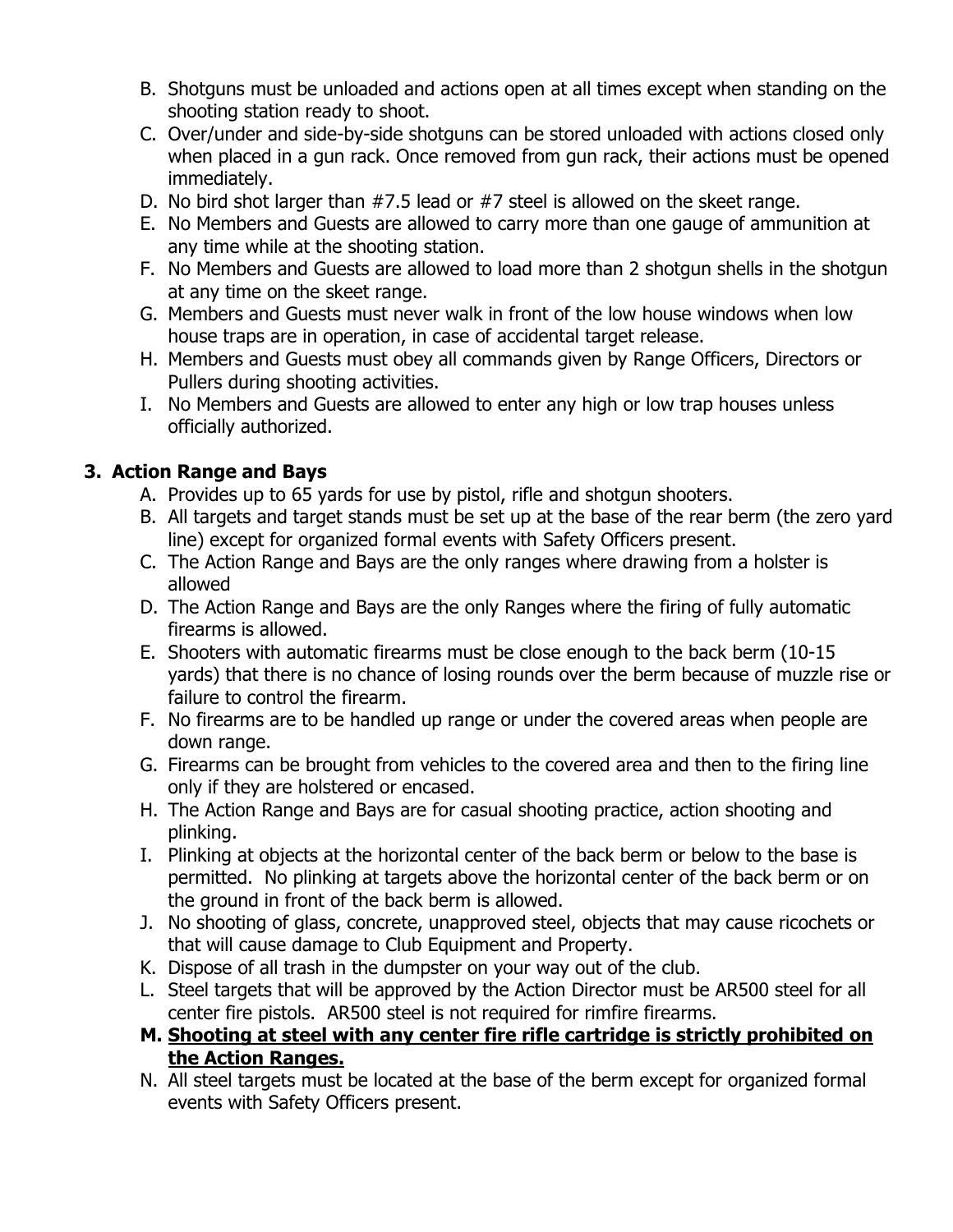- O. The Action Pistol Range is utilized by our local law enforcement including the Flagler County Sheriff's Department, the Bunnell Police Department and the Flagler Beach Police Department. The LE usage of the range will be posted on the Clubs' web site calendar in advance of all scheduled training. Local Law Enforcement officials have priority on the range when times and dates are posted.
- P. Members may bring their own target frames to the Action Pistol Range only. All personally owned targets must be set up within six (6) feet of the rear berm and so that all bullets impact the center of the berm.
- Q. Only 1 person is allowed to engage in action shooting (moving while shooting) on the Action Range at anytime. This excludes organized shoots when Range Officials or Certified Safety Officers are a present.
- R. Do not attach targets to any structures or props on the Action Range or Bays.
- S. Do not shoot any structures or props.
- T. The firing line must always be forward of the signs posted on both sides of each bay.
- U. Shooters must return target frames and stands to their storage location when done shooting. Bianchi barricades may be left against the berm.
- V. Plastic barrels are not for mounting targets on or shooting at. They are provided to give you flexibility as shooting positions, cover, or to be used as tables to store your ammunition and firearms on while you are down range shooting.

## 4. **Pistol Range**

- A. Provides up to 25 yards for use by pistol and rimfire rifle shooters.
- B. All shooting at Stations  $1 24$  must be done from a standing position only.
- C. Seated Shooting Stations:
	- i. Shooters on seated Stations  $A D$  are part of the firing line and must obey Cease Fire and Cold Range status of the adjoining Formal Pistol Range and all other range rules.
	- ii. All shooting from designated seated stations A-D are from a seated position only.
	- iii. Target stands are fixed at  $7\frac{1}{2}$  yards and 15 yards and paper targets are to be placed in the center of the target backer.
	- iv. No other targets or target stands are permitted in this area.
	- v. Please remove your paper targets from the backer when you are finished.
	- vi. If these four (4) permanent fixed targets are not available, there is no seated shooting allowed.
- D. Target frames for positions  $1 24$  are provided and are located hanging near the center of the firing line.
- E. Plastic backers are attached to all target stands.
- F. Staple your target to the center of the backer, leaving at least 2" around all four sides. Targets larger than 18" square are not permitted on the Pistol Range.
- G. Only one (1) target per target frame, centered on the backer is allowed.
- H. No targets are allowed outside the backer area or any part of its supporting structure.
- I. Personally owned target stands or frames are not allowed on this Range. No exceptions.
- J. Under no circumstance should you take Pistol Range targets to any other ranges. No exceptions.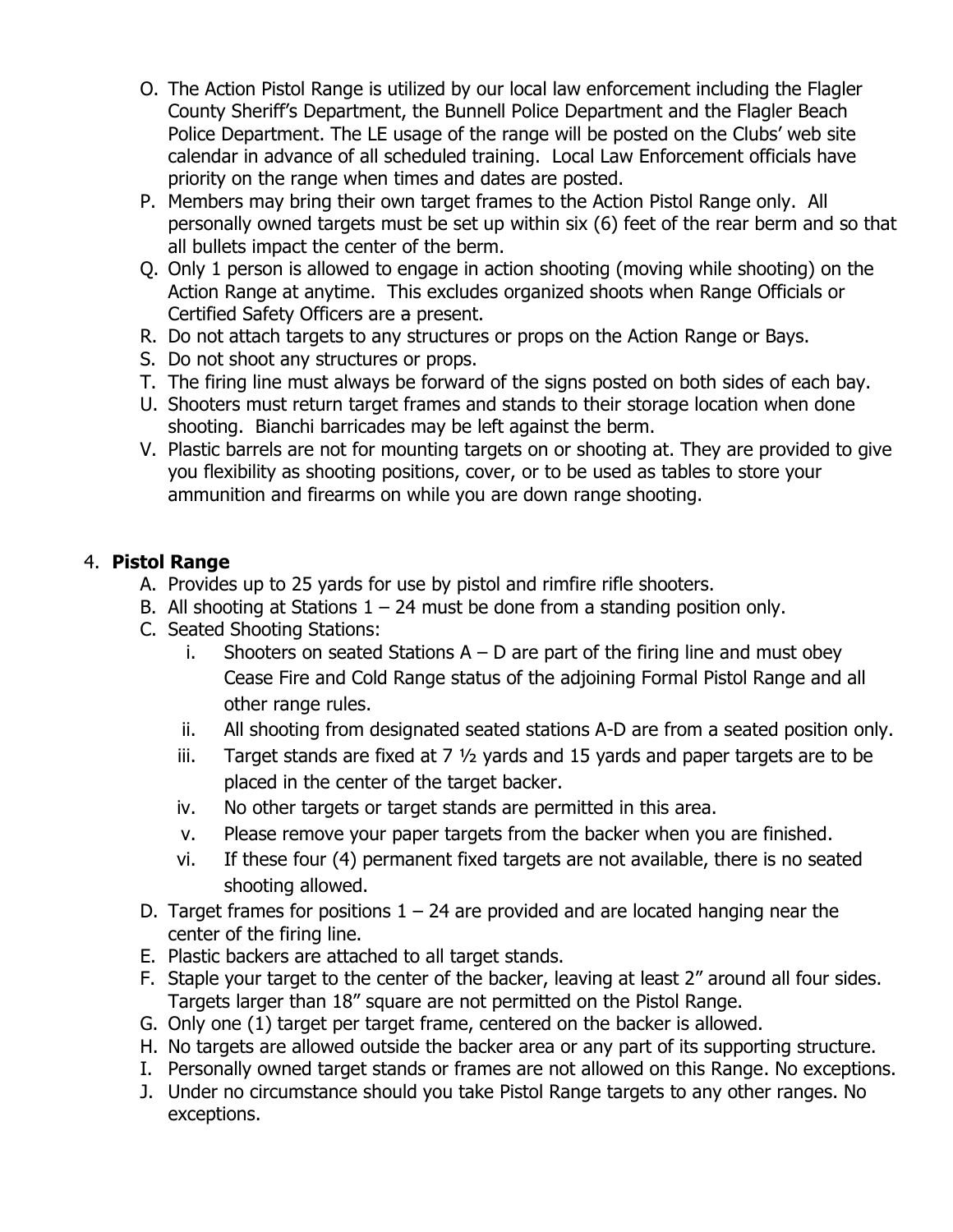- K. No centerfire rifle caliber ammunition or birdshot ammunition is allowed on the Pistol Range. This means no AR-15 pistols in .223 or .300 Blackout or any other centerfire rifle cartridge can be shot on the Pistol Range. It is for firearms shooting Pistol ammunition only.
- L. Rimfire rifles (.17, .22 lr, & .22 magnum calibers) are an exception and are allowed on the Pistol Range.
- M. Pistol Caliber Carbines are allowed on the Pistol Range, as they shoot pistol ammunition.

## 5. **Rifle Range**

- A. Targets may only be placed at the base of the rear berms at 200 yards on the 200 yard ranges, 100 yards on the 100 yard range and 50 yards on the 50 yard range.
- B. Provided target frames must be placed in the provided positions (PVC pipe in the ground) that match the number on you shooting position.
- C. Prior to firing a rifle on the 200 yard range, it must be properly sighted and hitting paper targets on the 100 yard range.
- D. NO target frames higher than 4 feet above ground level are to be used on the rifle range. Make sure your target frame "settles" all the way into the provided PVC holders so that it is less than 4 feet tall at the top of the target frame.
- E. Targets and backers are kept under the covered area and are provided by the Club and are accessible to all shooters.
- F. The rifle range is utilized by our local Law Enforcement, Flagler County Sheriffs Department, Bunnell Police Department and Flagler Beach Police Department. Law Enforcement use of the range will be posted on the Club web site calendar in advance of all scheduled training.
- G. Local Law Enforcement officials have priority on the range when times and dates are posted on the Club calendar.
- H. All shooters will use only target frames that are approved and provided by the Club.
- I. Only 1 paper target is allowed per target frame and must not cover the framing material (1X2).
- J. Personally owed target stands or frames are not allowed on this Range (No exceptions).
- K. Under no circumstance should you take Rifle Range targets to any other ranges (No exceptions).
- L. Club owned Steel Targets have been placed on the 200 yard Rifle Range for your convenience. No other steel targets are allowed at the Rifle Range.

## 6. **Sporting Clays and Five Stand Ranges**

- A. All shooters will follow basic Sporting Clays, firearms and shotgun safety rules on the range at all times.
- B. Shotguns must be unloaded and actions open at all times except when standing on the shooting station ready to shoot.
- C. Over/under and side-by-side shotguns can be stored unloaded with actions closed only when placed in a gun rack. Once removed from gun rack, their actions must be opened immediately.
- D. No bird Shot larger than #7.5 lead or #7 steel is allowed on trap range.
- E. No shotguns are to be loaded anywhere on the range but at the shooting station and only when shooter is ready to shoot.